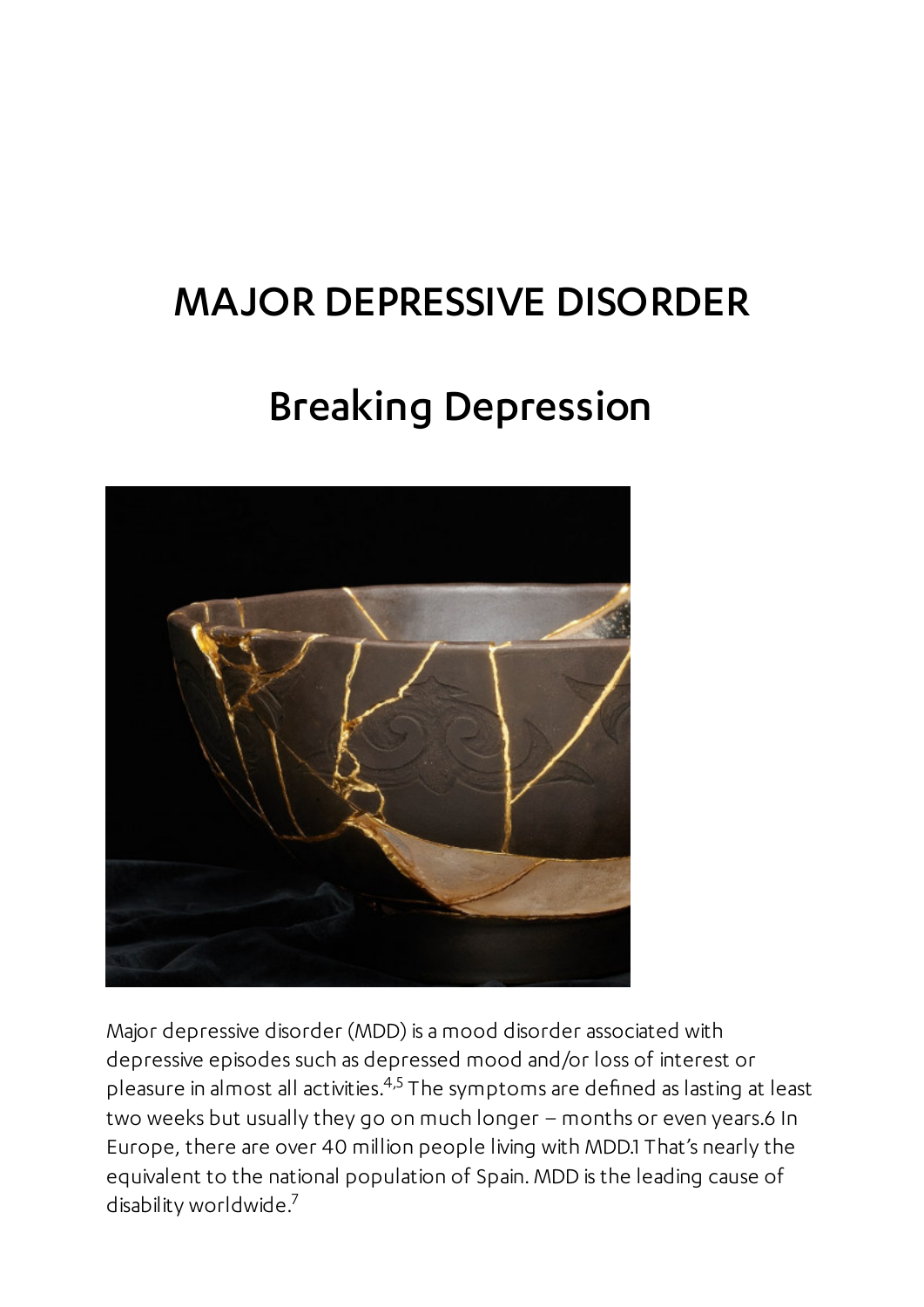Find out more about depression and MDD by downloading the infographic. By broadening our understanding of these conditions, we can all work together to help break depression for good.

Download [infographic](https://www.janssen4patients.com/pliki/6760/download/Breaking%20Depression_Infographic.pdf) ->



1 in 4 people will be personally affected by mental health problems, such as depression, during their lives. $^3$ 

Sadly, these conditions are so common that it's likely that you know people affected by them, or you may be living with depression yourself. Even so, it can still be difficult at times to understand the devastating impact illnesses like depression can have on our lives. Breaking Depression aims to raise awareness of the challenges of living with different types of depression, including major depressive disorder (MDD). Breaking Depression has been initiated by Janssen, with support from the Global Alliance of Mental Illness Advocacy Networks-Europe (GAMIAN-Europe).

Janssen has a strong heritage in helping to reduce the burden, disability and devastation caused by mental health disorders and is committed to transforming individual lives. From carers to healthcare professionals and people living with depression and MDD, we want to make sure we are all able to better care for ourselves and our loved ones. By broadening our understanding of the different types of depression, such as MDD, we can all work together to help break depression for good.

# The art of Kintsugi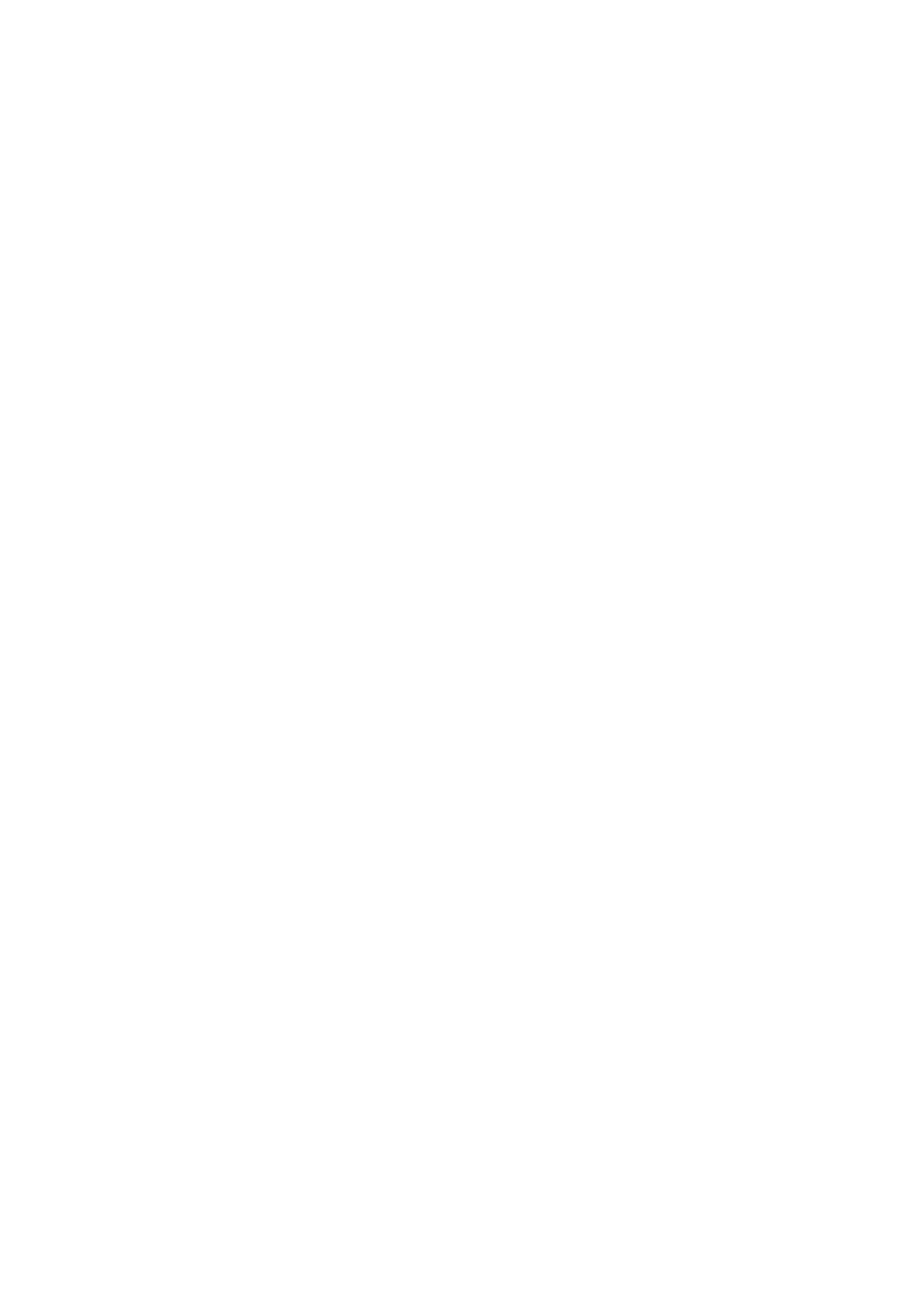Kintsugi is the Japanese art of repairing broken objects with lacquer dusted or mixed with powdered gold. Translating to 'golden joinery', kintsugitreats breakage and repair as part of the history of an object, rather than something to conceal. Breaking Depression features eight works of kintsugi art, inspired by stories from people living with MDD. The mending of the broken ceramics celebrates each object's cracks and imperfections while also reflecting the complex and lengthy repair process.Not only is this the very thing that makes each piece unique but it also shows that the object has had a life of its own and a story to tell. These ceramic sculptures each tell a visual story, revealing that with time, care and patience, people with MDD can begin the healing process.

## The artists

Billie Bond

 $\hat{\mathbf{I}}$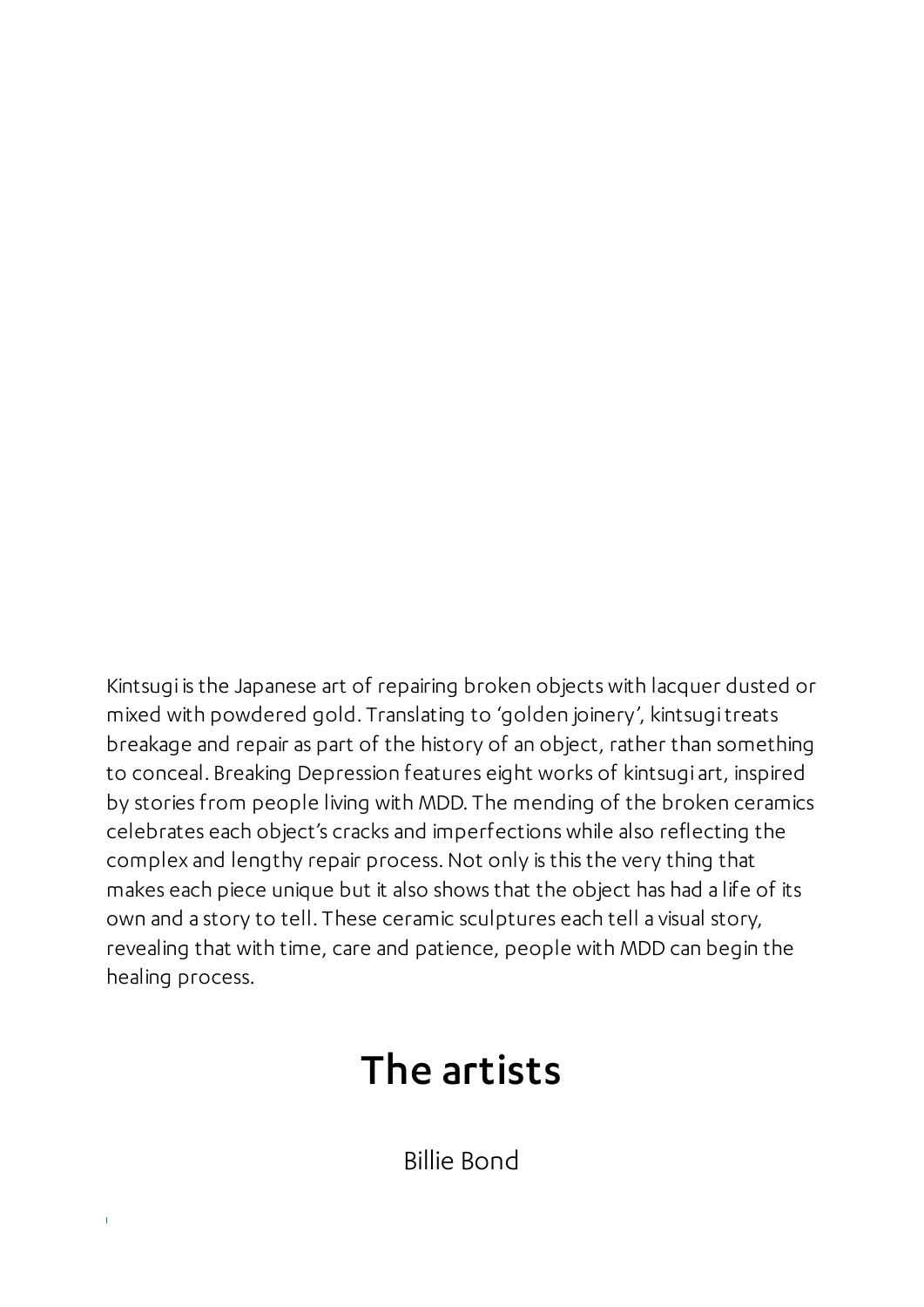Feelings can be difficult to describe and depression is one that people struggle with. The act of making, smashing and repairing follows a journey with depression and is integral to my art

Billie Bond is an award-winning sculptor and lecturer.Her work focuses on themes of identity and a personal obsession with exploring the duality in revealing the concealed and repairing the broken. In 2009, Billie sculpted her sister on the vacant fourth plinth in Trafalgar Square, London, as part of Anthony Gormley's 'One & Other' public art project. Billie won the 'Pure Arts Sculpture Prize' in 2013, with the winning piece being exhibited in the Saatchi Gallery, London. She was also awarded a research residency at the Henry Moore Institute in Leeds in 2016. As well as creating her own work, Billie shares her skills and experiences through classes and individual tuition.

### Johanna Okon-Watkins

#### As an artist and ceramic restorer, I amable to use kintsugito create an image about how positive traces of a healing process and an ongoing struggle with depression can coexist.

Johanna is a conceptual fine artist and skilled restorer of ceramics. Born in Poland, Johanna grew up in Germany and relocated to the UK in her midtwenties.Her art aims to prompt a dialogue between the issue at the core of the work, its wider context and the viewer. Research is an integral part of Johanna's practice. It informs both the materials and processes she uses and leads to a visual response that communicates the essence of the subject matter and reflects on issues it embodies.Johanna's work is often sculptural and can manifest itself in a variety of materials including textile, clay and paper.

### Support

#### GAMIAN-Europe

[www.gamian.eu](http://www.gamian.eu/) The Global Alliance of Mental Illness Advocacy Networks-Europe (GAMIAN-Europe) is a patient-driven pan-European organisation that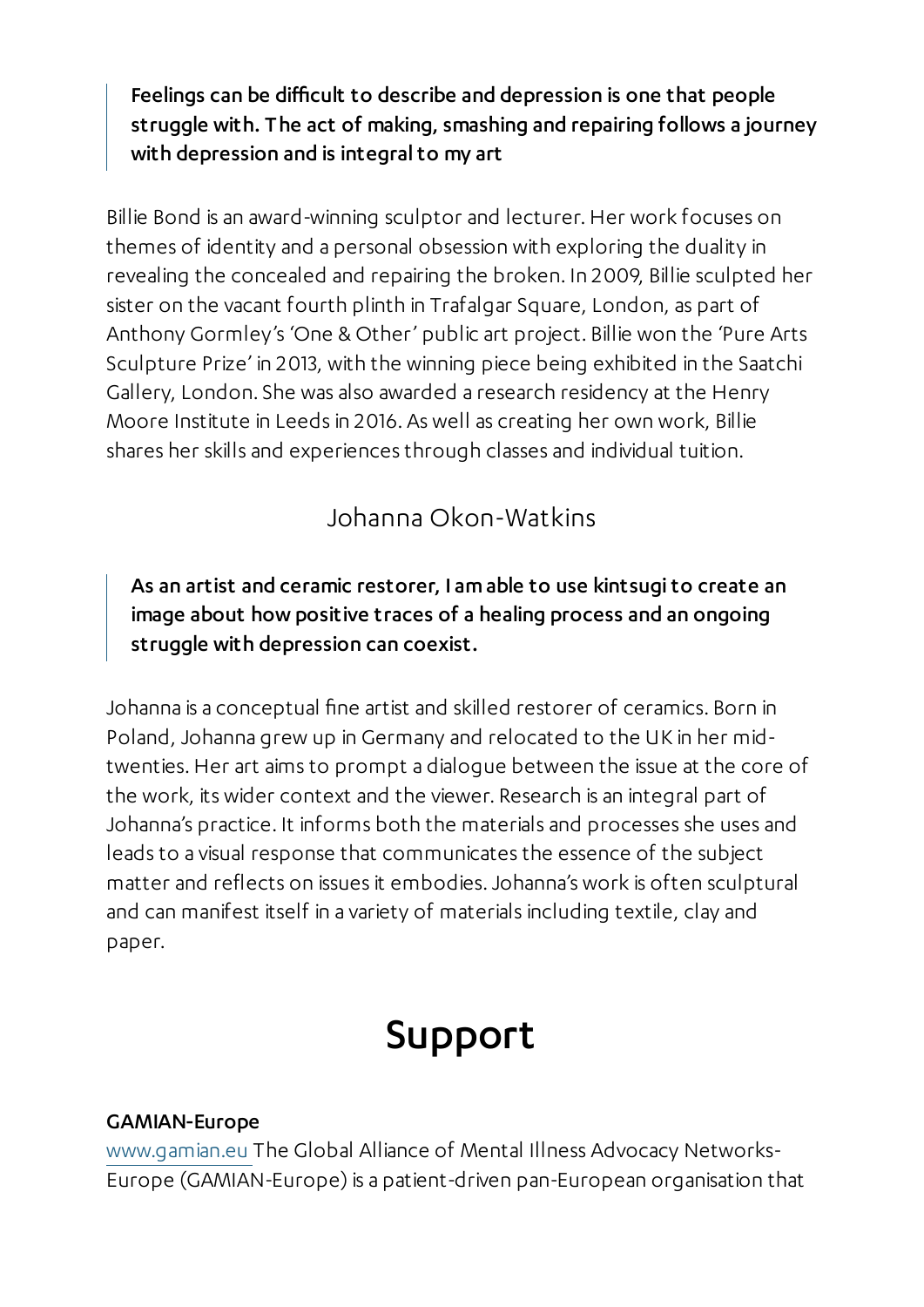represents the interests of persons affected by mental illness and advocates for their rights. If you are worried about your mental health, or someone else's, visit GAMIAN-Europe for more information. In an emergency situation, get help immediately by calling the emergency services or your local mental health helpline.

Find [support](https://www.gamian.eu/wp-content/uploads/GAMIAN-Europe-Mental-Health-Support.pdf) ->

## Patient Stories

### Eight inspiring people

The stories featured here are inspired by people on the journey with major depressive disorder (MDD). Each story has inspired one work of art, each with a unique life of its own. They all reveal that with time, care and patience, the healing process can begin.



#### Tatyana, 47

"I started to experience symptoms about 16 years ago. I was going through hard times. I lost my two brothers and my mother, I lost my business and my home. In these moments I was not a good person. Anger was my reaction to everything. I was tearful and irritable. I could not cope with my anger. It was exhausting but I didn't know that it was depression. Only years later, I learned that it was MDD. For me, depression is a monster. An ink-black octopus with tentacles that hit precisely on your painful points. Even when you have a small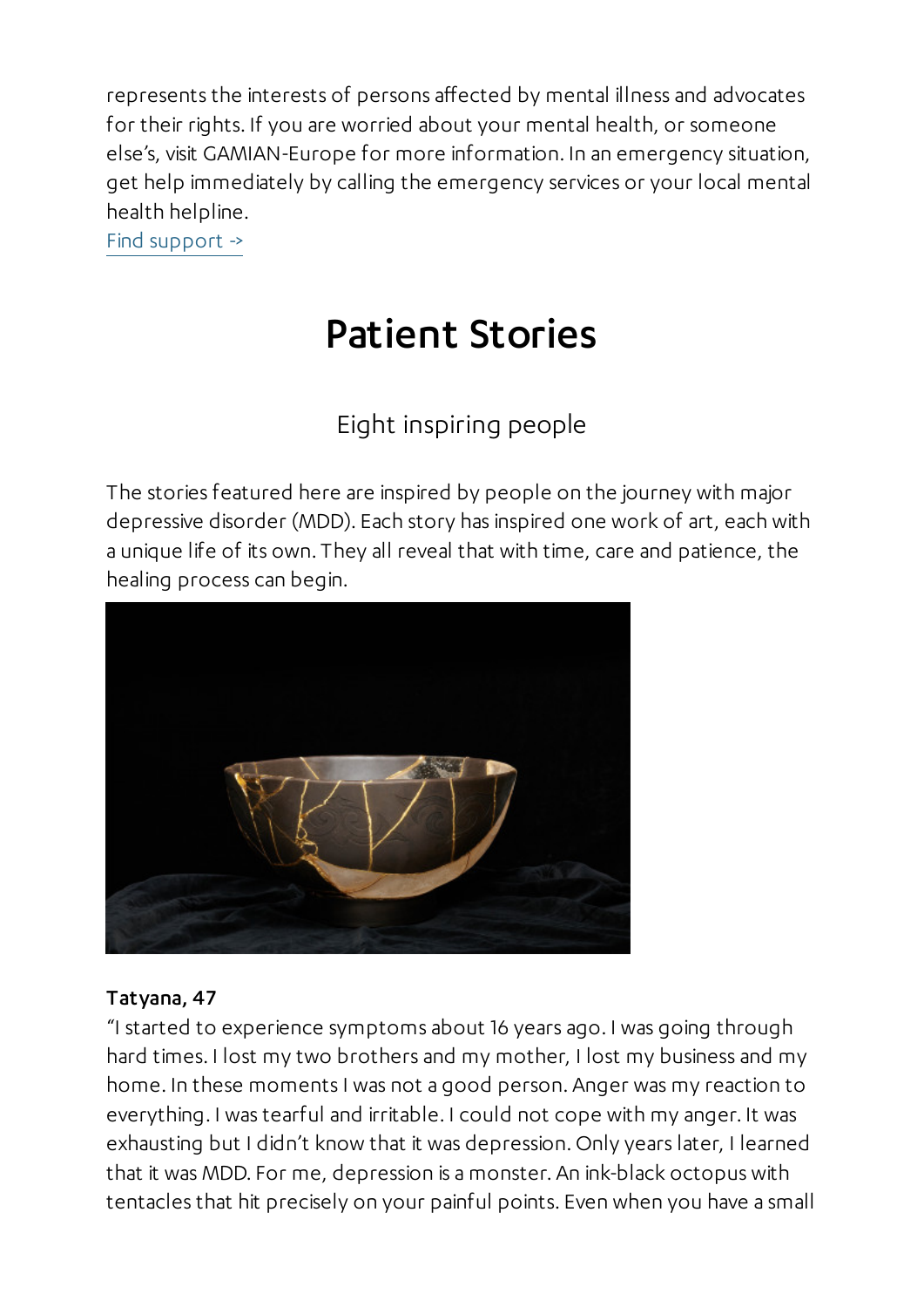sprout of a desire to do something, the octopus rises and just breaks it with its tentacles. It is a ruthless enemy. I grew up in a big family where I could not openly express my feelings. Even now, after many years trying to talk about my inner feelings to specialised doctors and therapists, it is difficult for me to find the right words.

My MDD has affected my relationships with others.Honestly, for five long years I was suspicious of other people. I withdrew into myself, avoided close relationships. I threw out my old SIM card, I did not want to talk with anyone. The children tried to help me, especially my son. When my daughter went to work in South Korea, they decided a change of environment could help me. So they paid for my flight and treatment. In fact, the language barrier with doctors resulted in incorrectly prescribed treatment that worsened my condition. As a believer, I have my faith. It has been with me throughout my journey. When there is this terrible emptiness and no desire to live, I rely on prayer. As a mother, I dream of not being a burden to my two beautiful children. And I dream of my own house.Having lost it 16 years ago, I still wander around in exile in rented apartments. I realise that there are a lot of unresolved problems inside me. I am working on myself, but it is hard. To others experiencing MDD, be grateful when family and friends come to help because without warmth, care and support it is difficult to recover."



#### Clara, 23

"I wrote my first suicide note when I was 14. I didn't do anything about it but I didn't understand that it wasn't a typical thing to do. All I knew was that I felt lonely all the time, like a physical pain in my chest. Sometimes I pictured my heart with blood leaking out of it. At the same time, I was getting good grades at school, so no one noticed anything was wrong – not my teachers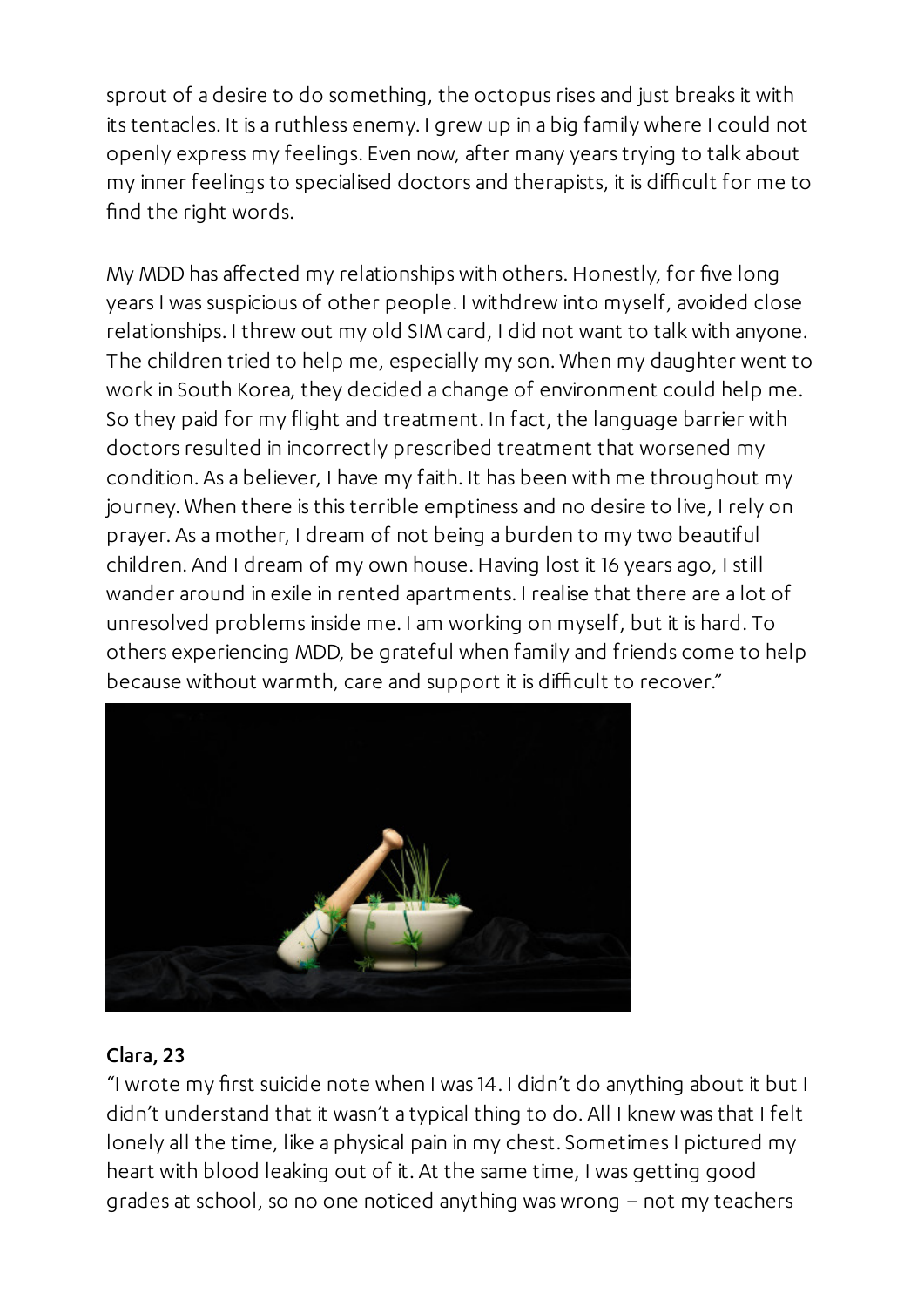and not my parents. Things got worse when I went away to uni, but I was good at hiding it. Or I thought I was. I started drinking a lot. Any time I wasn't going out or studying, I felt like my brain was punishing me. A constant voice telling me I was useless, a horrible person, a waste. That no one would ever care about me and no one should. One day, a friend commented that I never smiled anymore.

I remember being surprised, and trying to work out if it was true. It was such a little thing but it helped me see how bad things were. As though I'd been sleepwalking and suddenly woken up. It also made me realise that I used to be different. That's when I went to the counsellor. She sent me to a psychologist who, after a few sessions of talking about it, diagnosed me with depression. It was more than depression. I ended up taking a year out from my studies. For a long time, I stayed in bed all day. I felt like I'd failed, and thrown away every chance of being normal. After a while, when my mum got home from work, I would sit in the kitchen while she cooked. Eventually I started chopping things for her. And now I cook while she talks. It's our routine. Cooking is such a simple, creative thing – I like the feel and the smell of ingredients, fresh herbs and things, and doing something for others makes me feel good too. Accepting that I have depression has helped me see that this sadness isn't who I am as a person. It may always be with me but I know that if I let people help, I can have more good days."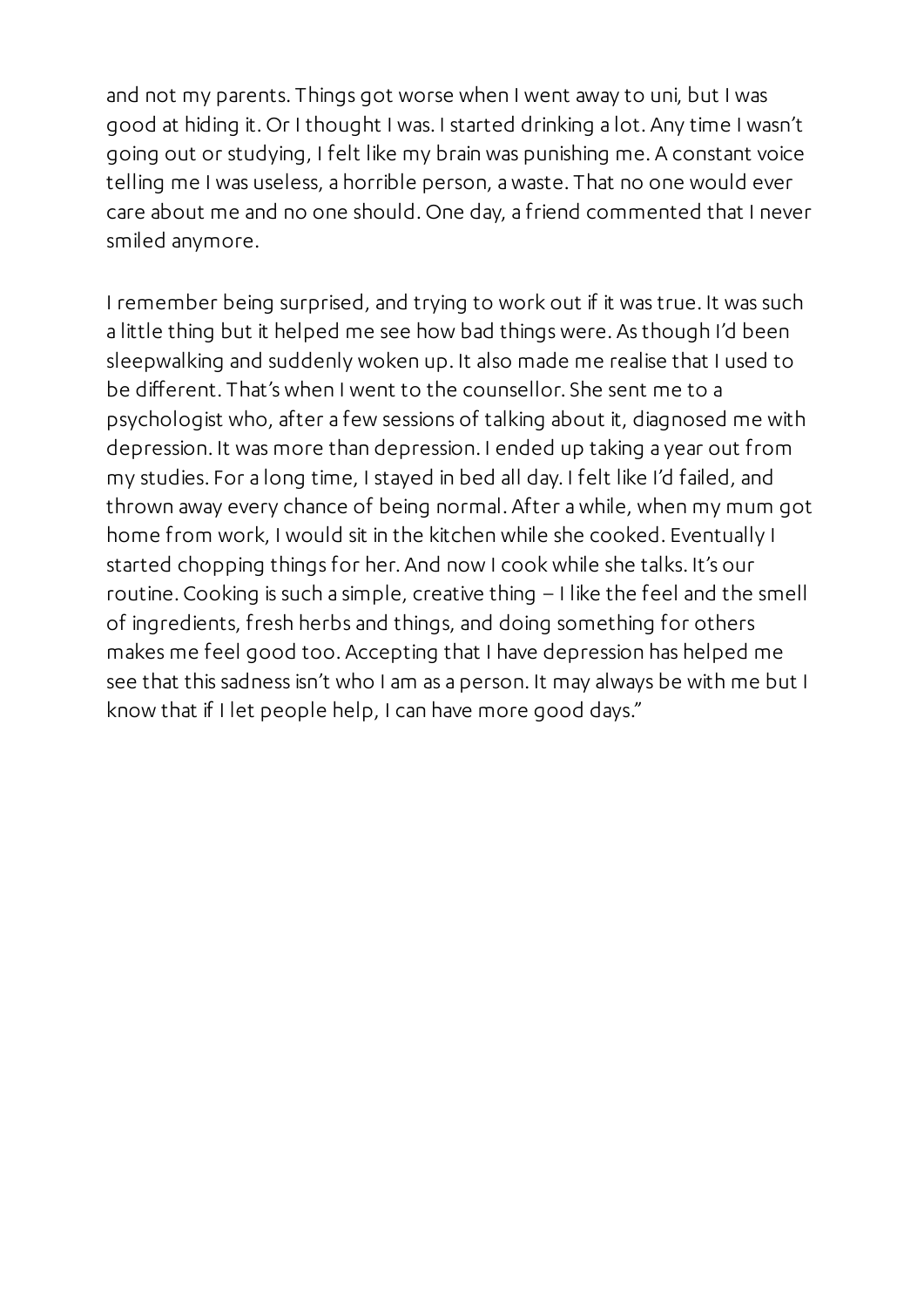

#### Ivan, 37

"You would never know I have depression. It doesn't have a 'look'. Sometimes, the day I 'look' the least depressed, I'm suffering the hardest. I'm good at leading a 'normal' life, trying to fit in. Hiding behind fake laughs and smiles. Why do I hide it? Pride I guess. Men are not allowed to be depressed. Admitting I have depression means I'm not a good husband or father, because I should be able to do it all, right? That's what I think. Music is my life. It's who I am. That's why I teach it, I guess. I have a small wooden flute my grandparents gave me when I was about 10 and I still play it when I'm feeling down. It's a comfort thing, improvising from one note to the next. There are no words to express how I feel when I'm low. My mind gets completely swamped. Thoughts and memories flow from the darkest corners of my mind. I really have to fight myself to keep me from drowning in blackness. When this happens, I become unbearable. I have total loss of control of my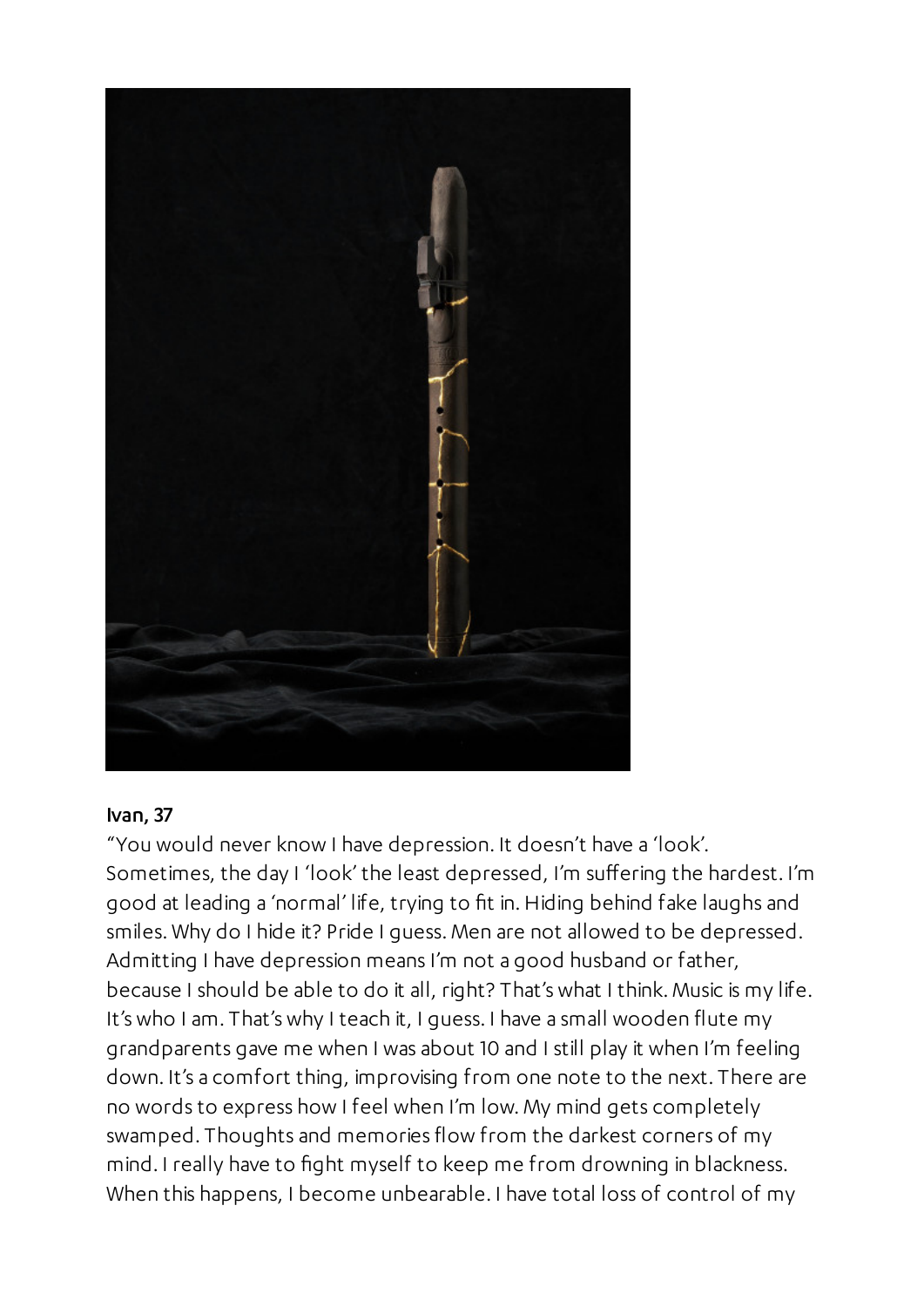emotions. I get agitated and irritable with these irrational outbursts my wife and kids don't understand. Even the slightest thing sets me off. It's exhausting. But other times I go from angry, depressed to defiant… I have these bursts of energy to distract myself. Buzzing around the classroom, feigning excitement when someone hits the right note.Hoping to pull myself back from the edge. One of the most frustrating aspects of my depression is its unpredictability. It can be cruel and unforgiving. Talking about it has never helped. And it will never go away but, with the right treatment, it is manageable.

It has taken 15 years of living with major depressive disorder to finally become more satisfied with myself, and my work. It's been a long and difficult road, but it's been well worth the effort. And I have survived. I'm surviving."



#### Jakob, 28

"I knew people looked at me and saw someone living their dream. I was a young guy, making a life from playing sport. I knew I was lucky, but that made me feel more of a failure. Like I had no right to be unhappy, no right to be depressed. I had everything I'd ever wanted and I still felt nothing.Just empty. As if there was no light left. I couldn't say anything to the boys on the team. I was too worried about what they would think of me. I didn't want to bring them down. But I began missing practices. I couldn't face it. And my body felt so heavy – I couldn't get out of bed, sometimes for days. What was the point? Finally, there was a day when I couldn't make the game. I stayed in my room, just sweating and shaking. I still remember that sound of my heart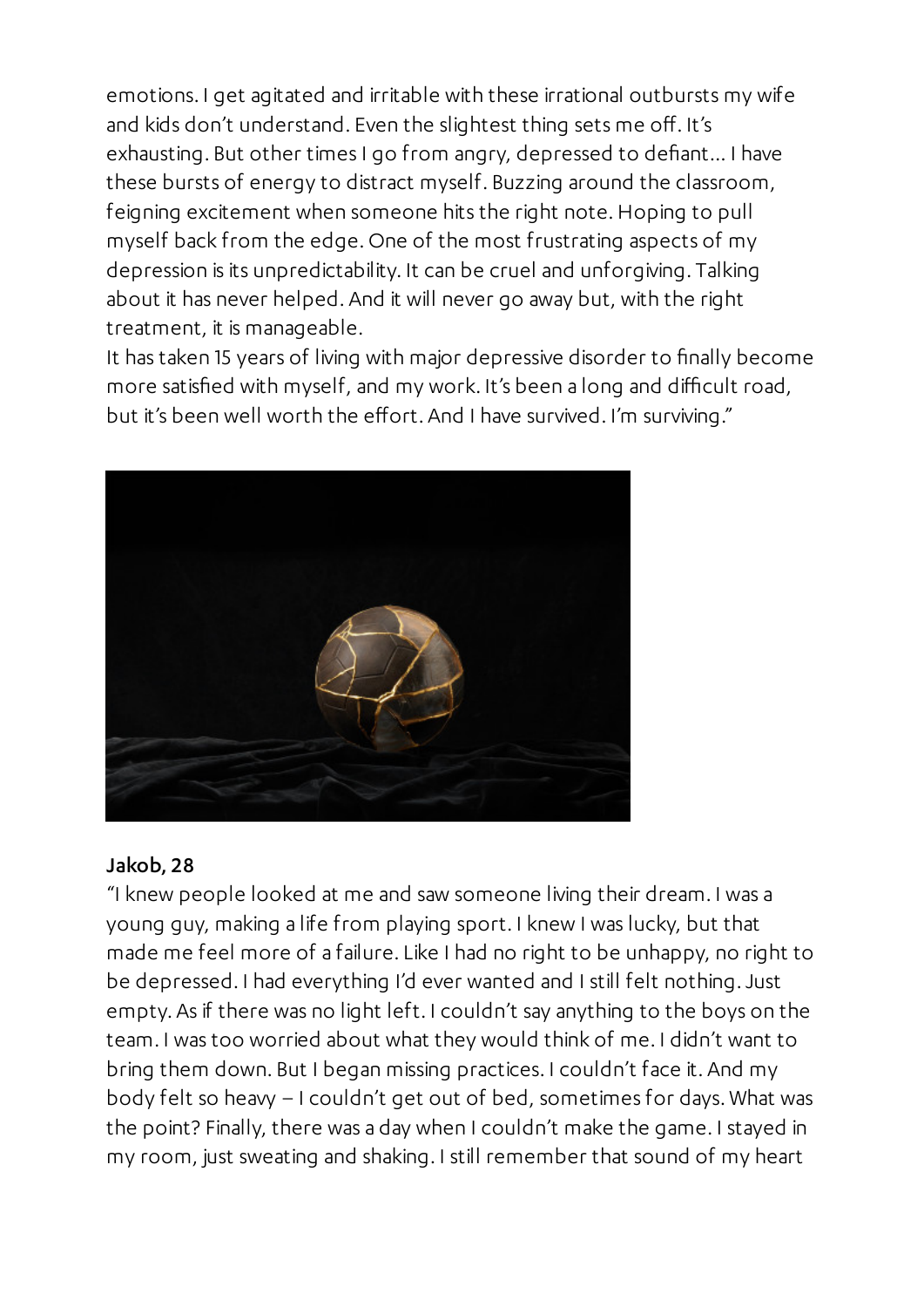thudding so hard and so loud in my chest – like, really banging – and wondering if this is what dying felt like.

The scary part is that I didn't care, I hoped it would happen. I thought, at least everyone will forgive me for not being good enough. My uncle was the one who found me alone in my room, and I'll never forget that moment. He just gave me a hug. That's when I cried. And that's when I realised that actually people want to help, they want to be there for you. But you have to talk to them. You have to ask for help. Life is pretty up and down still, but I know things can be okay. I try to keep to a routine and look after myself. I don't feel ashamed of needing help to find my balance anymore – whether that is medication or taking time to talk about things. And I'm starting to play sport again. The exercise is good – my mind goes quiet and I just let my body do its thing. I play socially now because what I like most is being with people, enjoying something together, as a team."



#### Lisa, 35

"Desperate, lonely, worthless and inferior. That's how I'd describe me at my lowest. The moment I could no longer cope was when I started my job. I felt like a failure, always criticising myself. It was tiring and I was always sad. I cried a lot. That's when I went to my GP. At first, it seemed like she didn't take me seriously. I was told I just needed some rest, but that wasn't enough. After some time, I was referred to a psychologist and then a psychiatrist, who started me on treatment. All in all, it took around two years for a diagnosis. After 18 months I wanted to stop the medication, so I did. But I didn't realise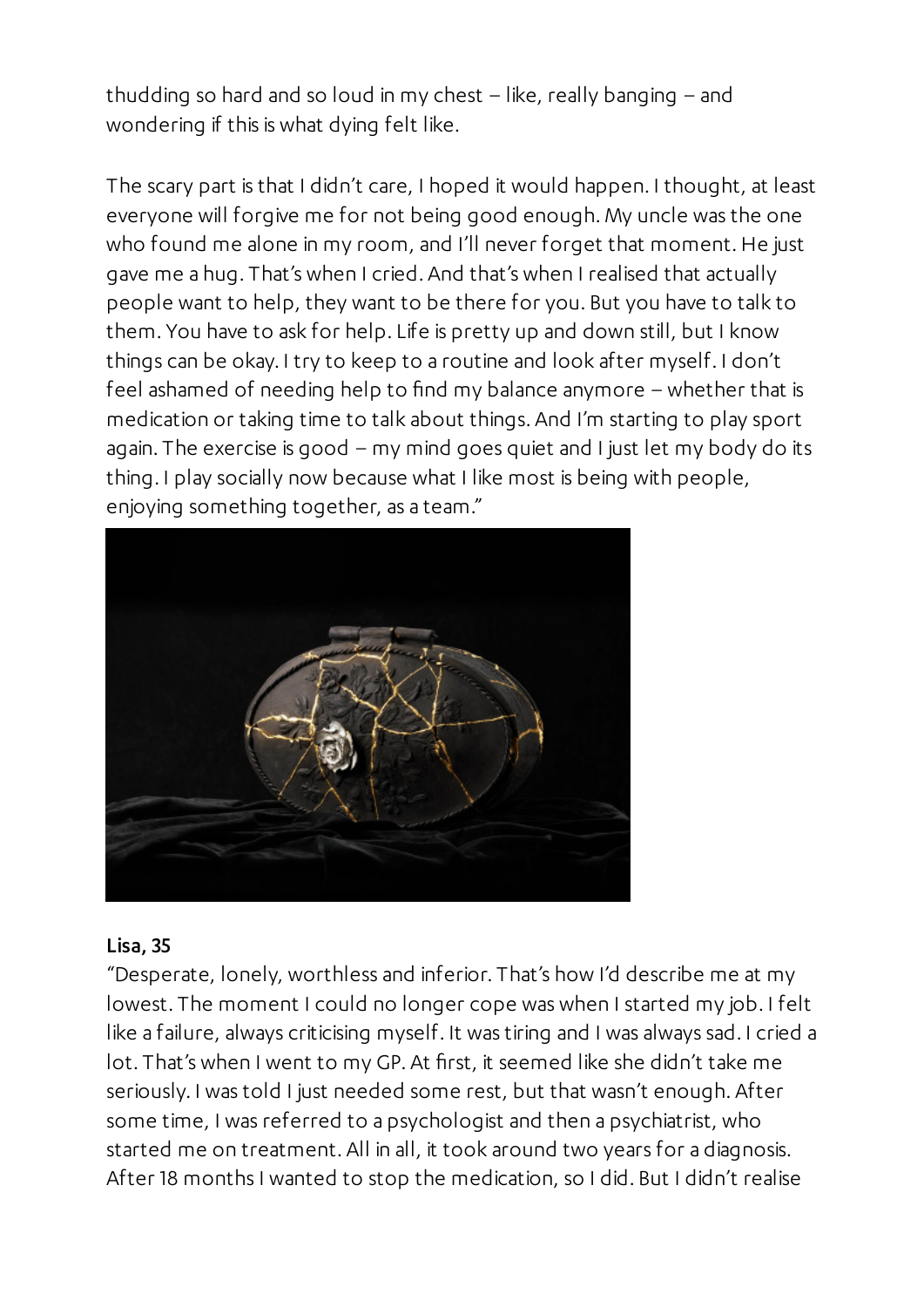how badly this would affect me. It got to the point where I was suicidal. I didn't actually plan anything but I was convinced it would be better to go because I felt my life had no value to anyone. The only reason I didn't kill myself was because my father was away on holiday at the time. I didn't want to ruin his trip. I knew I had to see the psychiatrist again.He restarted my treatment and, luckily, everything went back to normal.

I keep my pills in this oval box. It's gold with flowers on it. Quite frumpy, really. But I used to play with it as a child so it has good connotations for me. I still had bad days but I'd find a way through them. In fact, frequent trips to the garden centre became a big part of my life. I love being surrounded by nature and having the time to reflect. Flowers in particular bring me calm and help remind me that everything's going to be OK. Today I'm happier. I take care of myself a lot, and working and living my life the way I want is something I need to keep doing. Depression is hard and negative and it does not bring joy, but I'm proud to say I found help and support to get me through it."



#### Markus, 54

"It's been eight or nine years since my last episode. I guess you could say I've recovered, although it doesn't feel like it sometimes. I remember first having problems when I was a teenager at school. Life wasn't great for anyone in my family back then but, instead of talking about it, I took my frustrations out on other people. The only thing I cared about was this soft toy dog I kept at the bottom of my bed. I called him Milo and I used to tell him everything.He was my rock. Despite my terrible behaviour I still managed to get into college.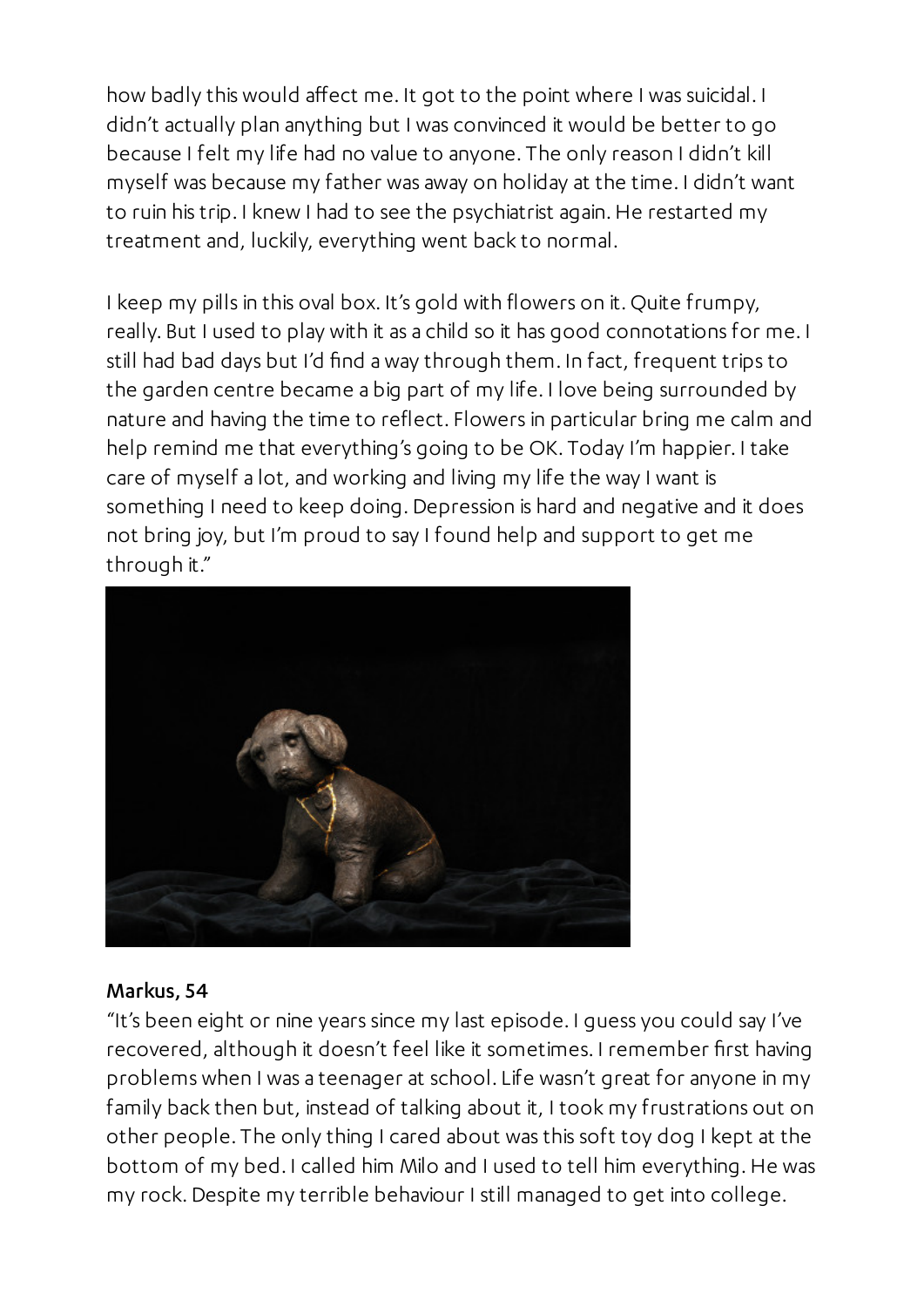That's when things started to get worse. Instead of lashing out, I locked myself away. I felt hopeless. Like I wasn't good at anything at all. Being depressed felt like torture. I was surrounded by constant dread and worry about almost everything, and treatment that didn't seem to work. Alone in a hole and utterly heart broken.

That was me for weeks and weeks at a time and, honestly, you start to believe there's no hope. I didn't have many close friends but a couple of them were very supportive. Well, as supportive as they could have been with me in such a state all the time. They accompanied me to the psychiatrist who eventually diagnosed major depressive disorder. In a way, I felt lifted. My constant companion had a name. Something I could grab on to and try to understand. My depression no longer defines me, but it's still very much a part of my life. I know how to feel it coming and, when it does, I have people who love me and care about me. They are literally life savers and I can't imagine where I would be without them. It's taken a long time to get here, but I'm here. Milo is still with me too.He's a good listener, but I'm sure he looks at me funny sometimes. I guess I can live with that."



#### Razwana, 54

"I have suffered from depression for decades. I've had three breakdowns and been hospitalised each time. I have seen three psychiatrists, five psychologists and too many counsellors to mention. You can't tell can you? You can't tell by the look in my eyes or the sound of my voice. You're thinking 'You're smiling though!' Yes, I am smiling. I smiled for you. I smiled so I don't make you feel bad. I also don't want you to feel like there is something you can do to make me 'feel better'. There isn't anything anyone can do. I have tried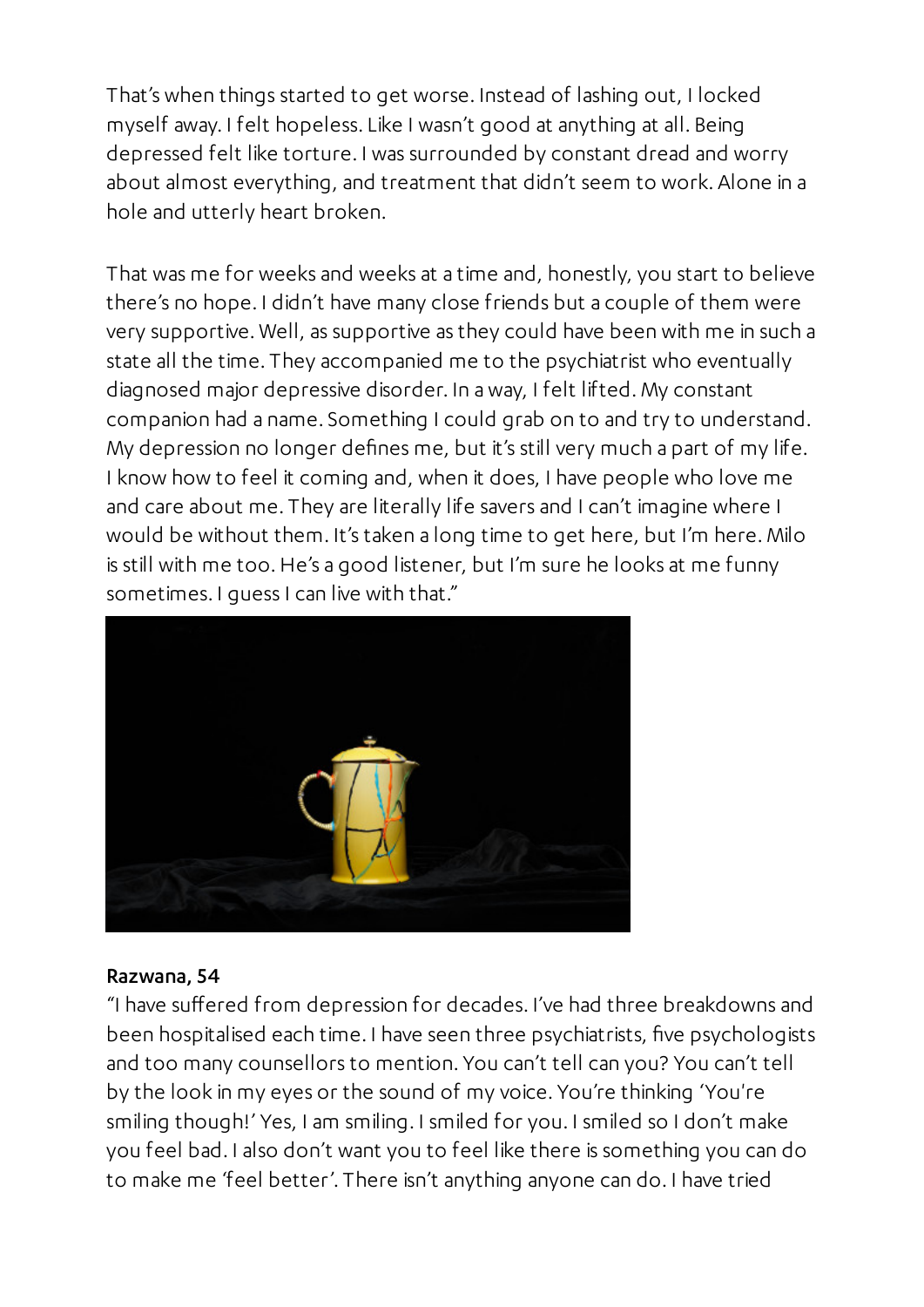almost every depression-related treatment available, even 10 rounds of ECT without success. I was in my 20s when I made the link between the horror of my existence and the term 'depression'. Being alive was simply, totally and absolutely unbearable and I just wanted to fall asleep and never wake up. You can still function with depression. Some days I get up, do my make up, I smile, I leave the house, have a coffee. Always coffee. But there are days when I lie on the bathroom floor crying in desperation for the pain to end. Some days I can chat to friends online for hours, help them, talk about stuff with no problem. Other times I leave messages unanswered for weeks, months, and think about shutting myself off from everyone before they have a chance to shut off from me. Some days it feels like I'm drowning. But when you've suffered from depression for as long as I have, shuffled from doctor to doctor, trying just about every therapy in the book, you learn to become aware of the symptoms, the triggers, and stay in control."



#### Corinna, 42

"I have struggled with depression for more than two thirds of my life. Think about that. Most of my life has been spent fighting my demons and convincing myself to stay, to keep fighting. 'You don't look suicidal'. I remember these words coming from a school counsellor after I'd told her I was having thoughts of suicide. I remember my 14-year-old self feeling embarrassed and confused. What was I supposed to look like? Fragile with a bottle of pills in one hand and a suicide note in the other? I wasn't diagnosed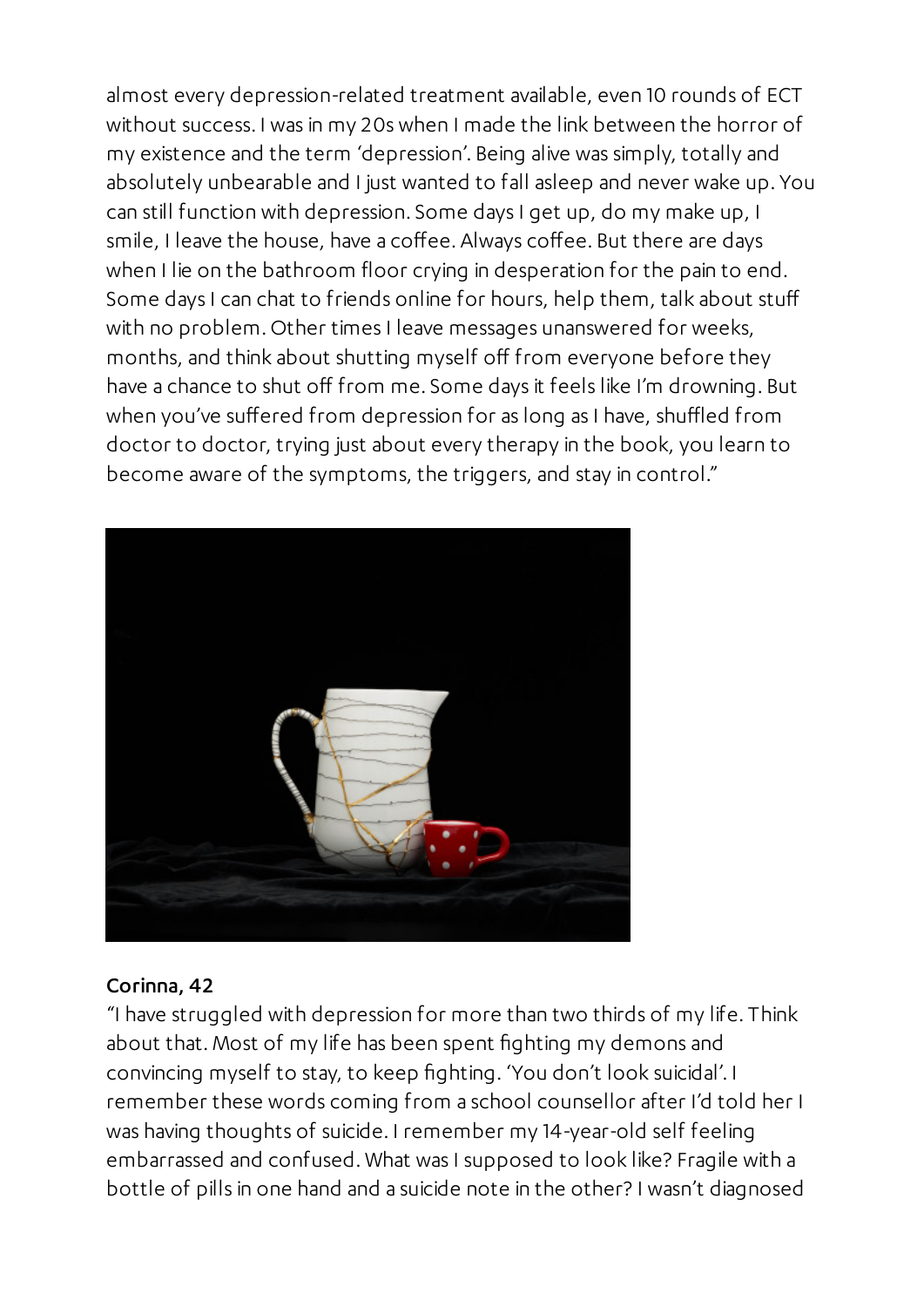until I was 25. Once my son was born, my postnatal and everyday depression fused and I almost lost it. It was always my dream to be a happy stay at home mum, and yet I felt worse and worse every day. I lost weight and developed severe insomnia. It took all of my energy to care for my baby even if I couldn't function that well beyond my parenting duties. Yet my son saved my life.He is the reason I get up every day. I'd rather he see me battle my demons than think even a fraction of my pain was caused by him. A year and a half ago I decided to quit taking my antidepressants. I could feel myself slipping back to where I was before. There were days I'd almost convince myself that my son and my family would be better off without me. So I went back into therapy and, after talking about it, agreed to go back on my medication. A part of me feels like I have failed. But I know it's not true. I am doing what is best for me, and my family. Yet the best part is I haven't felt this good in a very long time. I want to keep working on myself so I can eventually be off my medication. But until then, I have to do what I have to do. With my therapy, walking the dog, the baking, and my amazing friends and family, I know I'm going to be okay."

### References

- . WHO.3 out of 4 people suffering from major depression do not receive adequate treatment. Available at http://www.euro.who.int/en/mediacentre/sections/press-releases/2017/3-out-of-4-people-suffering-frommajor-depression-do-not-receive-adequate-treatment. Date accessed: August 2019.
- . WHO. Depression and other common mental disorders: global health estimates. Available at: http://www.who.int/mental\_health/management/depression/prevalence Date accessed August 2019).3. WHO. World Health Report. Available at http://www.who.int/whr/2001/media\_centre/press\_release/en/. Date accessed: August 2019.
- . WHO. International Statistical Classification of Diseases and Related Health Problems 10th Revision. Available at http://apps.who.int/classifications/icd10/browse/2010/en. Date accessed: August 2019.